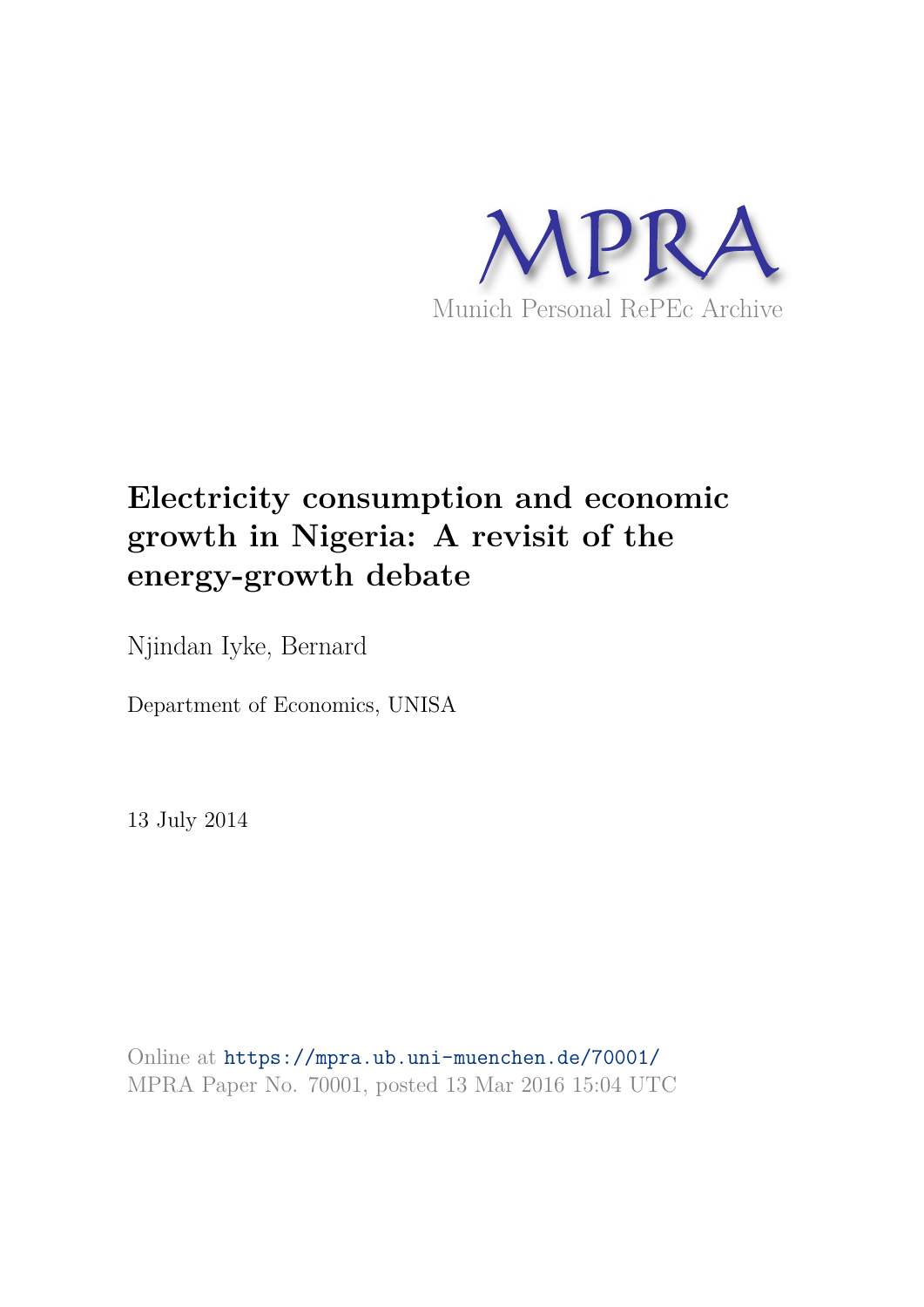## **Electricity Consumption, Inflation, and Economic Growth in Nigeria: A Dynamic Causality Test**

Bernard Njindan Iyke<sup>1</sup>

#### **Abstract**

*This paper examines the dynamic causal linkages between electricity consumption and economic growth in Nigeria within a trivariate VECM, for the period 1971-2012. The paper obviates the variable omission bias, and the use of cross-sectional techniques that characterise most existing studies. The results show that there is a distinct causal flow from electricity consumption to economic growth: both in the short run and in the long run. This finding supports the electricity-led growth hypothesis, as documented in the literature. The paper urges policy-makers in Nigeria to implement policies which enhance the generation of electricity in order to engineer economic growth. Appropriate monetary policies must also be put in place, in order to moderate inflation, thus enhancing growth.* 

**Keywords:** Electricity Consumption, Economic Growth, Inflation, Cointegration, Causality, Nigeria

**JEL Classification: Q43, C32** 

 $\overline{a}$ 

#### **July 2014**

<sup>&</sup>lt;sup>1</sup> Corresponding Author, Department of Economics, University of South Africa (UNISA), P.O. Box 392, 0003, Pretoria, South Africa. Email: benitoflex@gmail.com; niykeb@unisa.co.za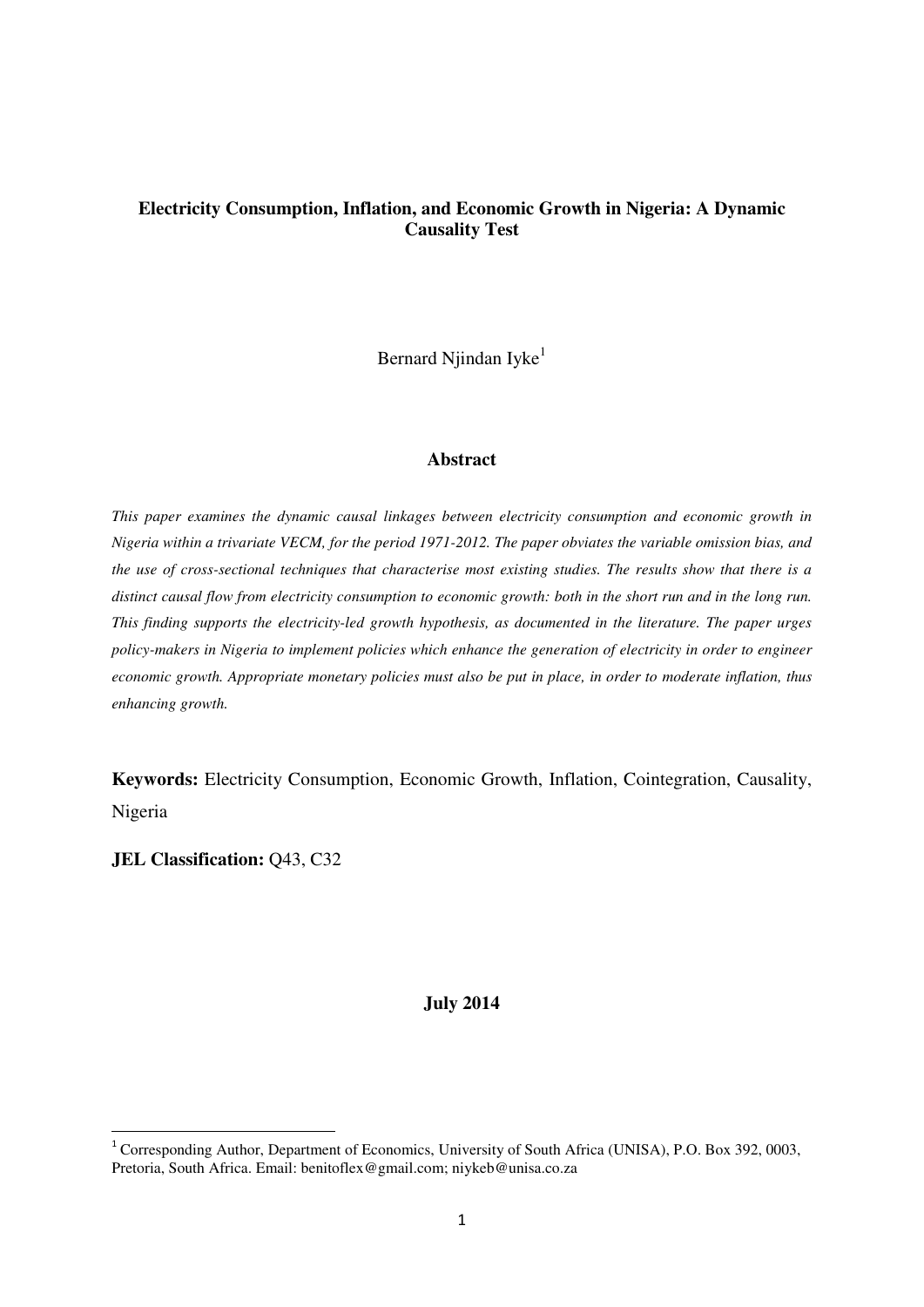#### **1. Introduction**

 $\overline{a}$ 

One of the most examined issue in growth literature, recently, is the causal link between electricity consumption and economic growth. $2$  The modern day climate change, energy crises, rising prices of crude oil, and the ever-growing emission of carbon in to the atmosphere have added momentum to the debate. The ability to establish the exact causal pattern between electricity consumption and economic growth is of immense relevance to policy formulation, especially for countries such as Nigeria which rely heavily on electricity as their sole source of energy.

Empirical support for electricity-led growth would imply that conservation policies could be disastrous for economic growth, which inherently enhances poverty, and reduces both job creation and societal welfare (see Ghosh, 2002, and Odhiambo, 2009). Further, if economic growth Granger-causes electricity consumption, then there might be little to worry about when implementing electricity-related conservation policies (see for instance, Asafu-Adjaye, 2000, Narayan and Smyth, 2005).

The pioneering work of Kraft and Kraft (1978) triggered the interest in the energy consumption-growth debate. Since then, the debate has been extended to specifics, such as the electricity-growth nexus, clean energy-growth, and other related issues. Until this point in time, the energy consumption and economic growth debate had produced conflicting and interesting outcomes. Previous research on this debate was widely conducted for countries in

<sup>&</sup>lt;sup>2</sup>The original debate was whether energy consumption causes economic growth or economic growth causes energy consumption. The over-reliance of certain economies on electricity—a component of energy—has compelled researchers to narrow the debate to specifics. This work follows suit, since Ghana is more electricity dependent; albeit, the use of oil cannot be discounted (see Lee, 2005, for a broad debate).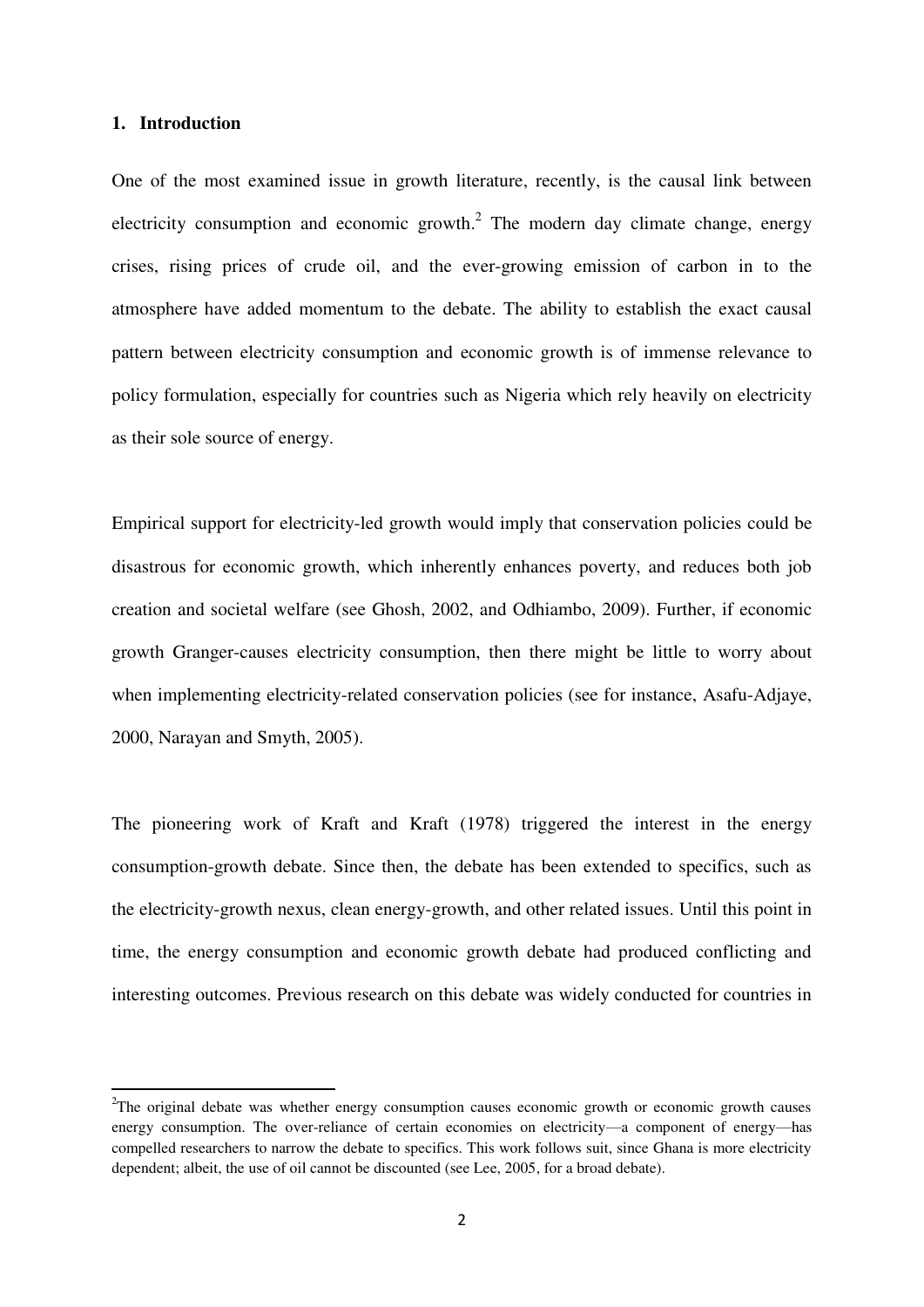Latin America, the Caribbeans and Asia; however, few concentrated on the countries in sub-Saharan Africa (see Odhiambo, 2009); and Nigeria's case has been even less researched.

Our extensive search shows that Lee (2005), Wolde-Rufael (2006), and Akinlo (2008) are the only available literature on the electricity consumption and economic growth debate on Nigeria. Besides, most of these studies suffer from two main limitations: a) Omission-ofvariable bias, when testing for causality within a bivariate VAR (see Murray and Nan, 1996; and Yoo, 2005); and b) and over-reliance on cross-sectional data to explain country-specific issues (see Murray and Nan, 1996; and Wolde-Rufael, 2006). This paper overcomes the limitations stated by employing a trivariate vector error-correction model (VECM) to examine the causal linkages between electricity consumption and economic growth. Specifically, the paper incorporates inflation as an intervening variable that influences both electricity consumption and economic growth. It has been argued that if such a variable is included in the causality framework, the direction of causality could not only change, but the magnitude might also increase (see Caporale and Pittis, 1997; Odhiambo, 2008; and Njindan, 2013).

The remaining sections of this paper are organised as follows: Section 2 provides an overview of the trends in electricity consumption, inflation, and economic growth in Nigeria; Section 3 discusses the relevant literature on the electricity-growth debate; Section 4 presents the methodological issues, the empirical estimations and the analysis; while Section 5 provides the conclusions.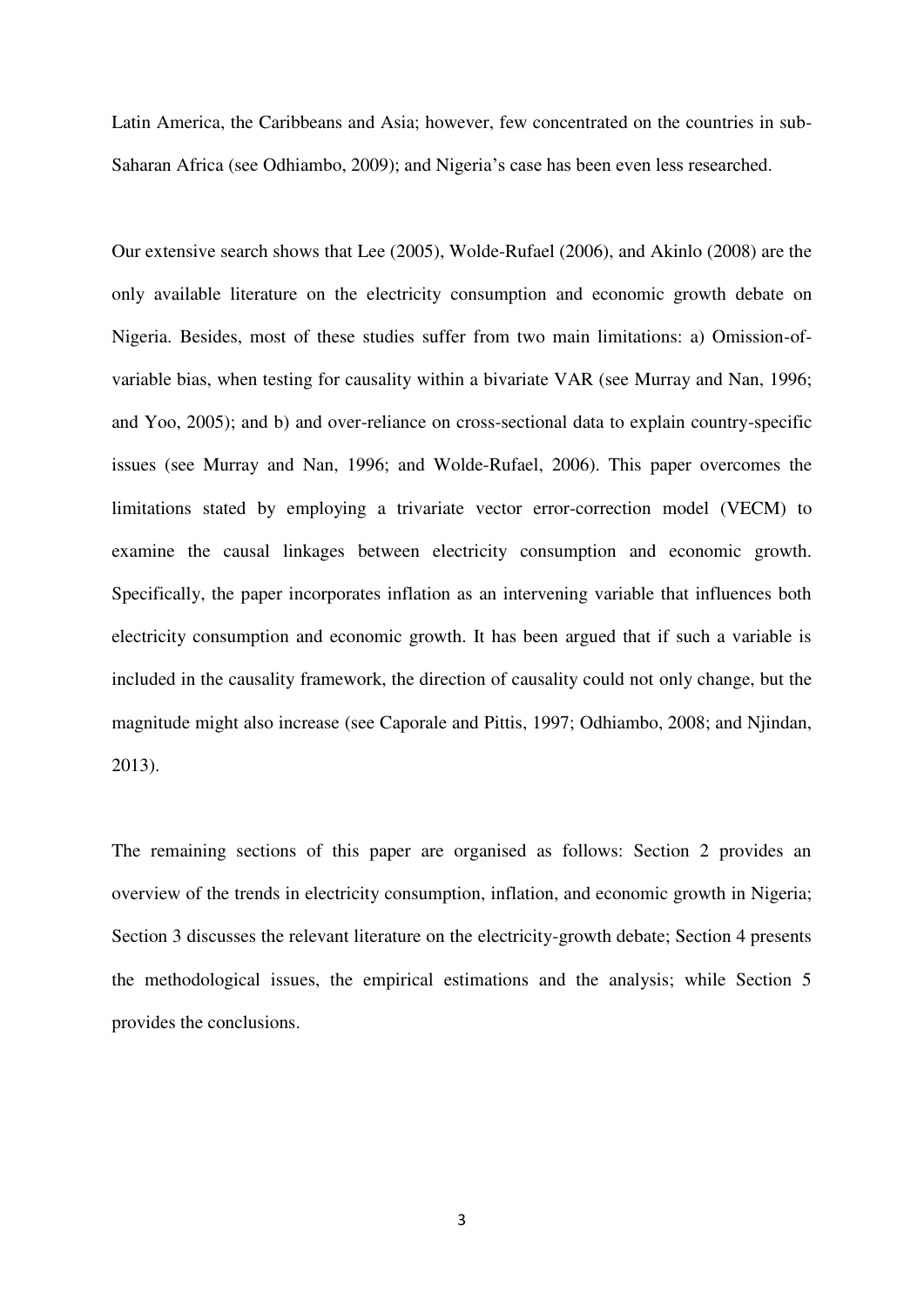#### **2. Electricity Consumption, Inflation, and Economic Growth Trends in Nigeria**

Nigeria has struggled to provide electricity to its large population ever since independence. According to Nigerian Electric Power Authority (NEPA), the Niger Dam has the maximum capacity to generate 5,900 megawatts of electricity per day which falls far below the average national consumption rate of 10,000 megawatts per day. This has compelled NEPA to ration electric power supply over the years. The inability to satisfy the domestic and, to a large extent, industrial needs for electricity is reported to have had debilitating impact on the growth potentials of the Nigerian economy (World Bank, 1991). Even so, the demand for electricity, according to NEPA, is projected to increase from 5,746 megawatts in 2005 to nearly 297,900 megawatts by the end of 2030. This implies that NEPA needs to add approximately 11,686 megawatts of electricity to its stock each year in order to match this projection.

Electricity consumption per capita has been rising over the years, except for a few dips (i.e. in 1981, 1984, 2001, 2006, and 2009). Since 1971, electricity consumption per capita increase from 28.49 kWh/person to 153.93 kWh/person in 2012 (see Figure 1). Economic growth, on the other hand, has followed an irregular pattern alternating between negative and positive figures until 2003. From a growth rate of 7.5% in 2003, increasing electricity consumption per capita have been followed by stable economic growth around 3%. The rate of inflation did not have any clear-cut relationship with electricity consumption per capita, and economic growth as Figure 1 shows.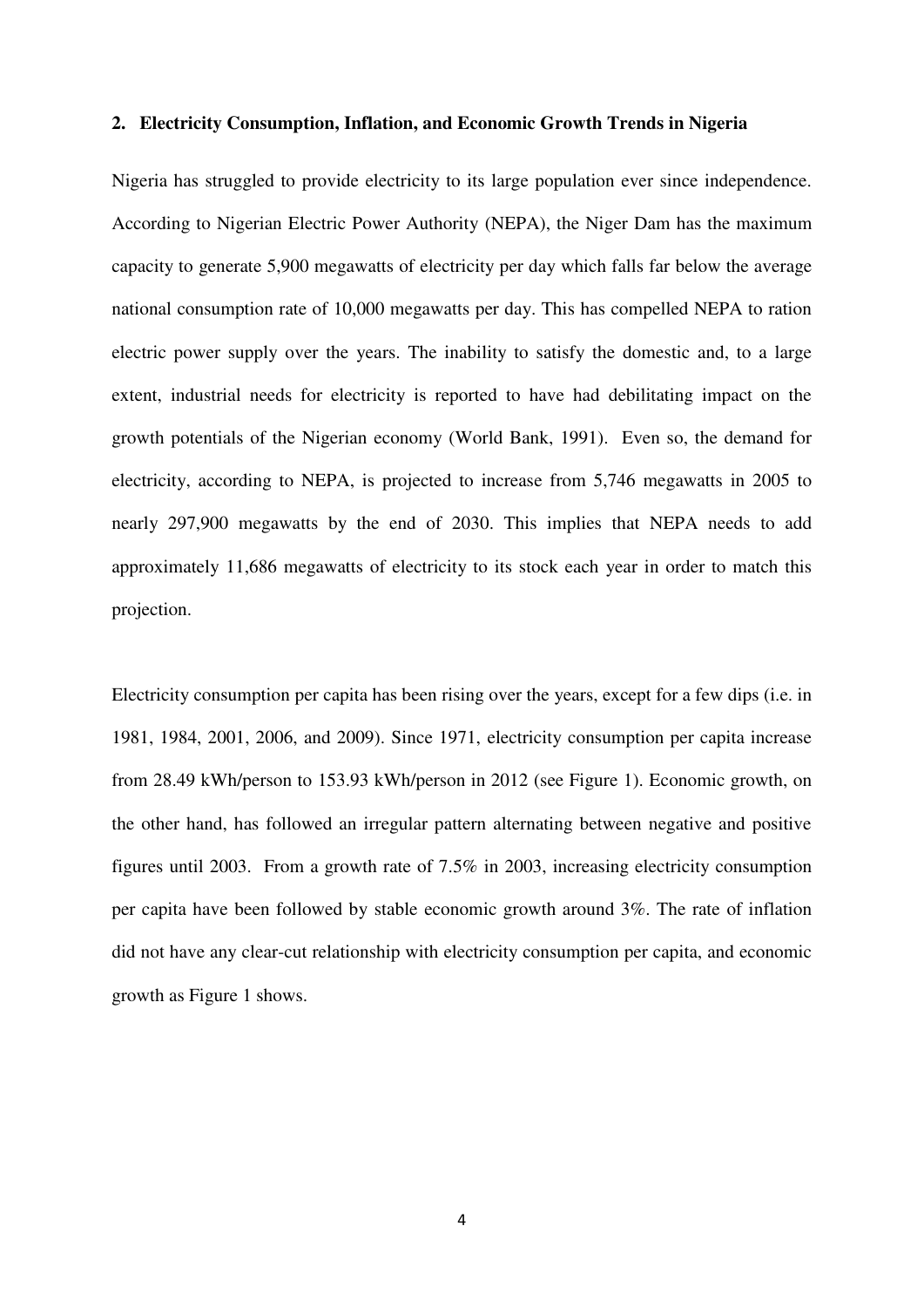

**Figure 1:** Electricity Consumption, Inflation, and Economic Growth Trends (1971—2012)

**Source:** Constructed by author from the WDI, 2014.

#### **3. Literature Review**

The electricity-growth causality debate has taken twists and turns in the literature without a common conclusion. The classic debate was whether energy consumption causes economic growth or economic growth causes energy consumption. The fact that electricity consumption forms a higher percentage of energy consumption in most countries has shifted the original debate to what our paper examines. Four major strands of conclusions on the electricitygrowth causality debate are now established in the literature.

The first strand concludes that electricity consumption causes economic growth (electricityled growth thesis); the second strand concludes that economic growth causes electricity consumption (the growth-driven electricity consumption thesis). The third strand concludes that there is bidirectional causality between electricity consumption and economic growth (the feedback thesis); finally, the fourth strand argues that there is no causal link between electricity consumption and economic growth (the neutrality thesis).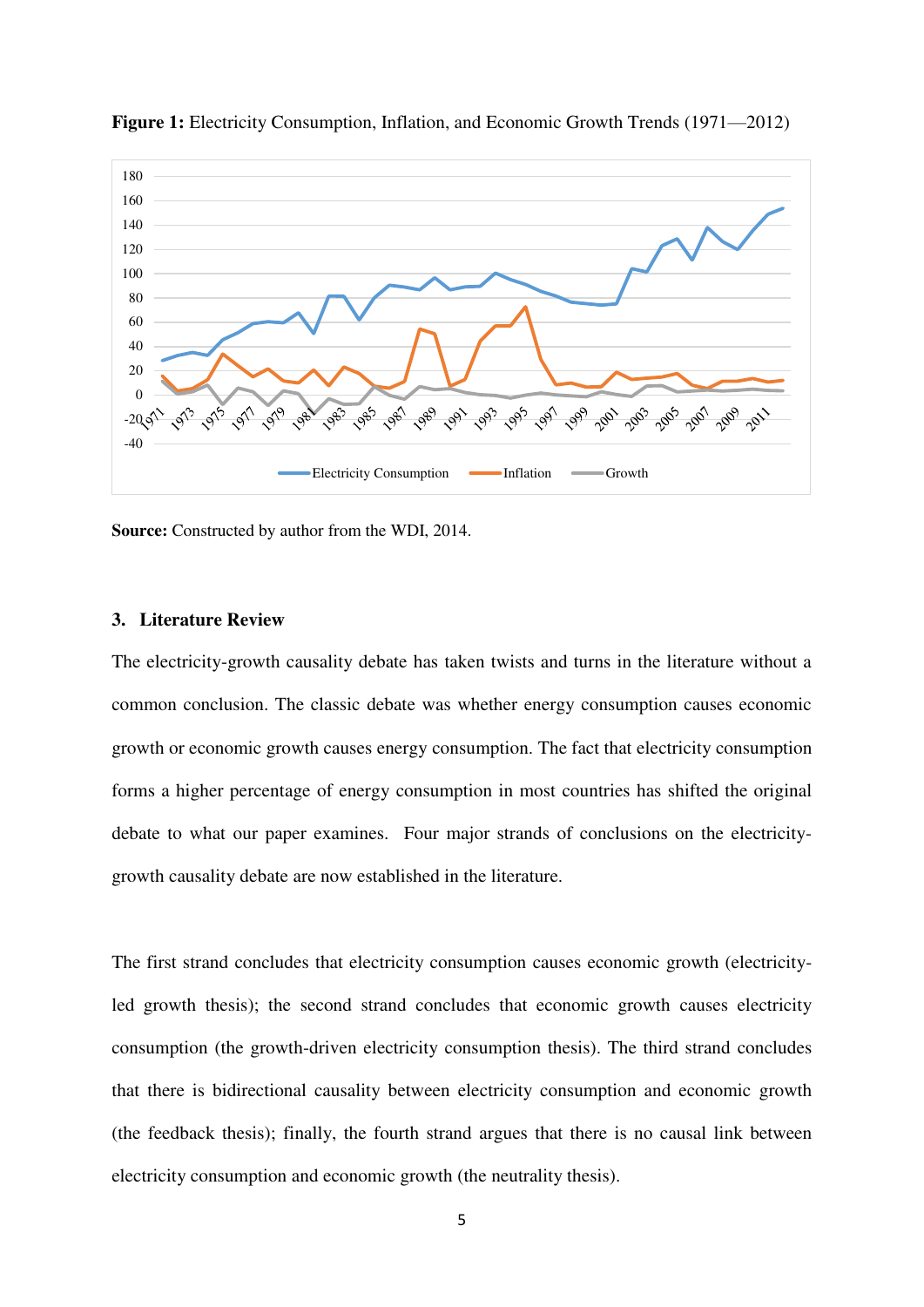The electricity-led economic growth thesis has since been confirmed by studies, such as those of Masih and Masih (1996) for India; Asafu-Adjaye (2000) for India and Indonesia; Wolde-Rufael (2004) for Shanghai; Lee (2005) for 18 developing countries; Ho and Siu (2007) for Hong Kong; and Narayan and Singh (2007) for Fiji.

In addition, the growth-driven electricity consumption thesis has been confirmed by studies, such as those of Kraft and Kraft (1978) for the USA; Yu and Choi (1985) for the Philippines; and more recently, by Al-Iriani (2006) for the Gulf Co-operation Countries and Wolde-Rufael (2006) for the case of Cameroon, Ghana, Nigeria, Senegal, Zambia and Zimbabwe.

However, the feedback causality between electricity consumption and economic growth has been identified by Masih and Masih (1996) for Pakistan; Glasure and Lee (1997) for South Korea and Singapore; Asafu-Adjaye (2000) for Thailand and the Philippines; Soytas and Sari (2003) for Argentina; Fatai et al. (2004) for Thailand, and the Philippines; Oh and Lee (2004) for South Korea; and Odhiambo (2009) for the case of South Africa.

There are, interestingly, studies that found no causal link between electricity consumption and economic growth. Some of those studies are Erol and Chu (1987), and Yu and Jin (1992) for the case of the USA; Murray and Nan (1996) for France; Germany, India, Israel, Luxembourg, Norway, Portugal, UK, USA and Zambia; Soytas and Satri (2003) for Canada, Indonesia, Poland, USA and UK; and Akinlo (2008) for Cameroon, Cote d'Ivoire, Kenya, Nigeria, and Togo. We present some of the empirical studies on the electricity-growth causality debate in Table 1 below.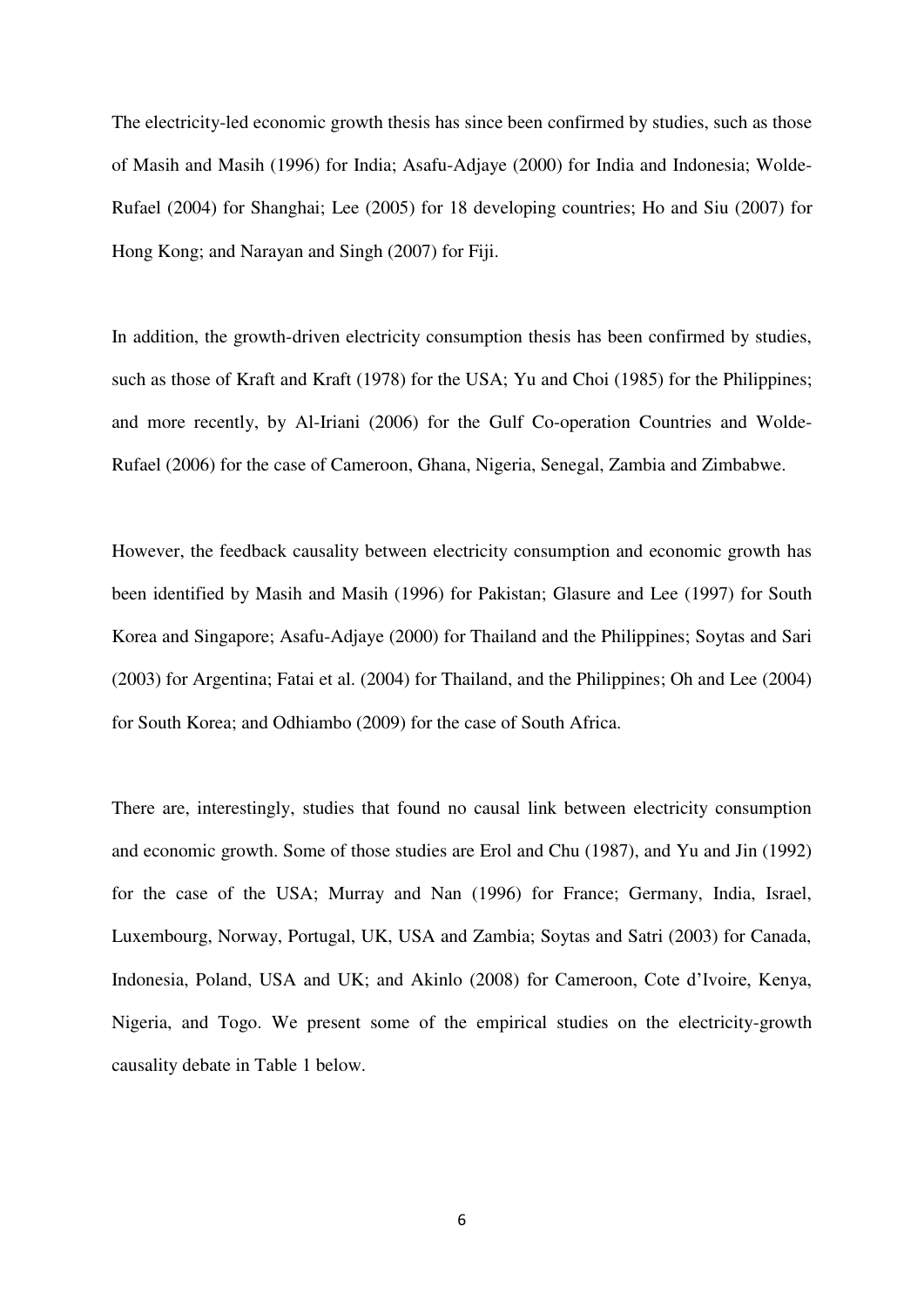| Author(s)                          | <b>Countries</b>                                                                       | <b>Methodology</b>                                                                                                                                                | <b>Variables</b>                                                                                        | Conclusion(s)                                                                               |
|------------------------------------|----------------------------------------------------------------------------------------|-------------------------------------------------------------------------------------------------------------------------------------------------------------------|---------------------------------------------------------------------------------------------------------|---------------------------------------------------------------------------------------------|
| <b>Kraft and Kraft</b><br>(1978)   | USA(1947-1974)                                                                         | <b>Bivariate Sims</b><br><b>Causality Test</b>                                                                                                                    | <b>Energy Consumption;</b><br>Real GDP                                                                  | $Y \rightarrow EC$                                                                          |
| <b>Yang (2000)</b>                 | Taiwan (1954-1997)                                                                     | Engle-Granger; No<br>Cointegration; VAR                                                                                                                           | Electricity Consumption;<br>Real GDP                                                                    | $ELC \leftrightarrow Y$                                                                     |
| <b>Narayan and Smyth</b><br>(2005) | Australia (1966-<br>1999)                                                              | <b>ARDL Bound Test:</b><br>Cointegration; VEC<br>Zivot-Andrews<br><b>Structural Break Test;</b><br>Hansen and Brown<br><b>Parameter Stability</b><br><b>Tests</b> | <b>Electricity Consumption</b><br>per capita; Real GDP per<br>capita; Manufacturing<br>Employment Index | $Y \rightarrow EC$<br>$ME \rightarrow ELC$                                                  |
| <b>Glasure and Lee</b><br>(1997)   | South Korea &<br>Singapore (1961-<br>1990)                                             | <b>Bivariate VECM</b>                                                                                                                                             | Energy Consumption;<br>Real GDP                                                                         | $EC \leftrightarrow Y$                                                                      |
| Fatai et al (2004)                 | Indonesia, India,<br>Thailand and<br>Philippines (1960-<br>1999)                       | Bivariate Toda and<br>Yamamoto (1995)                                                                                                                             | Energy Consumption;<br>Real GDP                                                                         | $EC \rightarrow Y$ Indonesia<br>& India<br>$EC \leftrightarrow Y$ Thailand<br>& Philippines |
| Wolde-Rufael (2004)                | Shanghai (1952-<br>1999)                                                               | Bivariate Toda and<br>Yamamoto (1995)                                                                                                                             | Electricity Consumption;<br>Real GDP                                                                    | $ELC \rightarrow Y$                                                                         |
| <b>Murray and Nan</b><br>(1996)    | Germany, Israel,<br>Portugal, USA, UK,<br>Zambia, France and<br>Norway (1970-<br>1990) | Granger Causality;<br><b>VAR</b>                                                                                                                                  | Electricity Consumption;<br>Real GDP                                                                    | ELC~V                                                                                       |
| <b>Akinlo</b> (2008)               | Nigeria (1980—2006)                                                                    | Johansen-Juselius;<br>Cointegration; VEC;<br>Co-feature Analysis                                                                                                  | Electricity Consumption;<br>Real GDP                                                                    | $ELC \rightarrow Y$                                                                         |
| Odhiambo (2009)                    | South Africa and<br>Tanzania (1971-<br>2006)                                           | <b>ARDL Bounds Test;</b><br>Cointegration;<br>Johansen-Juselius;<br><b>VEC</b>                                                                                    | Electricity Consumption;<br>Real GDP per capita;<br>Employment (for South<br>Africa)                    | Y→ELC Tanzania<br>$ELC \leftrightarrow Y$ South<br>Africa                                   |

**Table 1:** Selected Studies on the Electricity Consumption (Energy)-Growth Debate

Note:  $\rightarrow$ ,  $\leftrightarrow$ , and  $\sim$  denote unidirectional causality, bidirectional causality, and no causality, respectively. EC, ELC, ME and Y represent energy consumption, electricity consumption, manufacturing employment and income (GDP) respectively.

**Source:** Compiled by author from various studies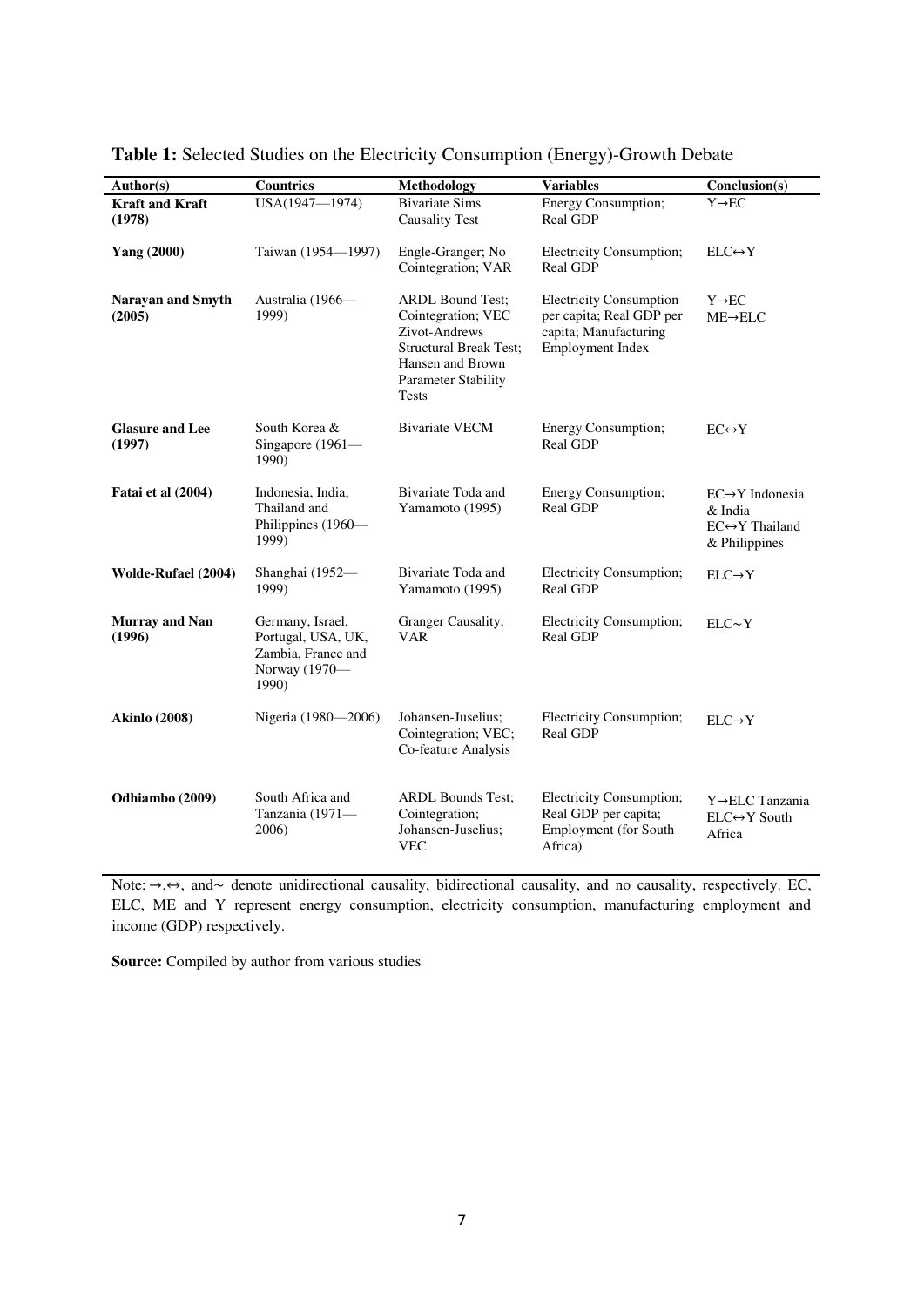#### **4. Methodology**

#### **4.1 Johansen Procedure for Investigating the Existence of Cointegration**

In this paper, we adopt the Johansen procedure proposed by Johansen (1988), Johansen and Juselius (1990), and Johansen (1991 and 1995) to examine the existence of cointegration. The Johansen procedure is based on the following specifications:

$$
y_t = A_1 y_{t-1} + \dots + A_p y_{t-p} + B x_t + \varepsilon_t \tag{1}
$$

Where  $y_t$  is a k-vector non-stationary I(1) variables (i.e. electricity consumption per capita, inflation rate, and real GDP per capita, in the our paper);  $x_t$  is a d-vector of deterministic variables; and  $\varepsilon_t$  is a vector of innovations or disturbances. Equation (1) could be formulated in the form:

$$
\Delta y_t = \Pi y_{t-1} + \sum_{i=1}^{p-1} \Gamma_i \Delta y_{t-1} + Bx_t + \varepsilon_t \tag{2}
$$

Where:  $\Pi = \sum_{i=1}^{p} A_i - I$  and  $\Gamma_i = \sum_{j=i+1}^{p} A_j$ J

According to the Granger representation theorem, if the coefficient matrix,  $\Pi$ , has a reduced rank,  $r < k$ , then there exist  $k \times r$  matrices  $\alpha$  and  $\beta$  each with rank r such that  $\Pi = \alpha \beta'$  and  $\beta' y_t$  is stationary. Where r denotes the number of cointegration relations and  $\beta$  denotes the cointegrating vector;  $\alpha$  represents the adjustment parameters in vector error-correction model. The Johansen Procedure estimates the matrix  $\Pi$  from an unrestricted vector autoregressive model and test whether the restrictions implied by the reduced rank of  $\Pi$  could be rejected (see Johansen, 1995).

Johansen and Juselius (1990), Johansen (1995) developed the Trace test ( $\lambda_{trace}$ ) and Maximum eigenvalue test  $(\lambda_{max})$  for doing this. Gonzalo and Pitarakis (1998), and Aznar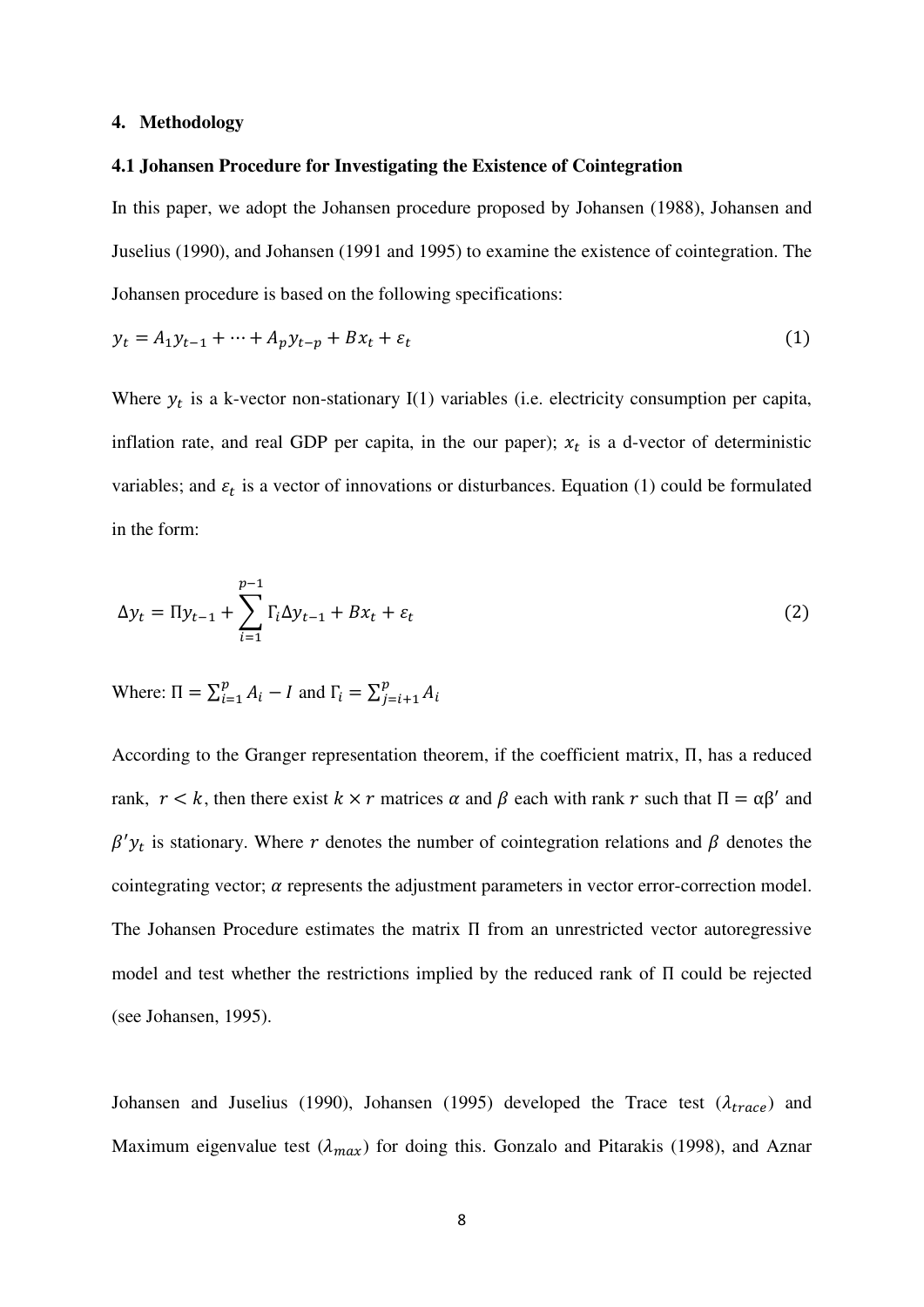and Salvador (2002) suggested that we could instead determine the number of cointegration relations by defining an estimator which minimises an information criterion with known asymptotic properties. In this paper, we select the number of cointegrating relations that minimises the Schwarz Bayesian information criterion (SBIC) or the Hannan-Quinn information criterion (HQIC).

#### **4.2 Specification for Granger Causality Test**

The paper employs a residual-based Granger causality test to establish the direction of the causal link between electricity consumption and economic growth in Nigeria. This approach is preferred because we are able to separate short-run causality from long-run causality (see Odhiambo, 2008). The residual-based causality test is performed in a trivariate vector errorcorrection framework in order to avoid variable-omission bias that featured previous studies. The choice of inflation as intervening variable was motivated by the theoretical links between inflation, electricity consumption, and economic growth. Following Mulligan (2005), we formulate a trivariate vector error-correction model of the form:

$$
\Delta ln GDP_t = \gamma_0 + \sum_{i=1}^{m} \gamma_{1i} \Delta ln GDP_{t-i} + \sum_{i=1}^{n} \gamma_{2i} \Delta ln ELC_{t-i} + \sum_{i=1}^{n} \gamma_{3i} \Delta ln INF_{t-i} + \gamma_4 ECM_{t-1} + u_t
$$
(3)

$$
\Delta InELC_t = \Theta_0 + \sum_{i=1}^m \Theta_{1i} \Delta InGDP_{t-i} + \sum_{i=1}^n \Theta_{2i} \Delta InELC_{t-i} + \sum_{i=1}^n \Theta_{3i} \Delta InINF_{t-i} + \Theta_4 ECM_{t-1} + \omega_t
$$
\n
$$
\tag{4}
$$

$$
\Delta lnINF_t = \psi_0 + \sum_{i=1}^{m} \psi_{1i} \Delta lnGDP_{t-i} + \sum_{i=1}^{n} \psi_{2i} \Delta lnELC_{t-i} + \sum_{i=1}^{n} \psi_{3i} \Delta lnINF_{t-i} + \psi_4 ECM_{t-1} + \varepsilon_t
$$
(5)

Where  $lnGDP$ ,  $lnELC$ , and  $lnINF$  are, respectively, the natural logarithms of real GDP per capita, electricity consumption per capita, and inflation rate.  $\gamma$ ,  $\Theta$ , and  $\psi$  are the parameters of the model;  $ECM_{t-1}$  is the one-period lagged of the error correction term; u,  $\omega$ , and  $\varepsilon$  are the innovations.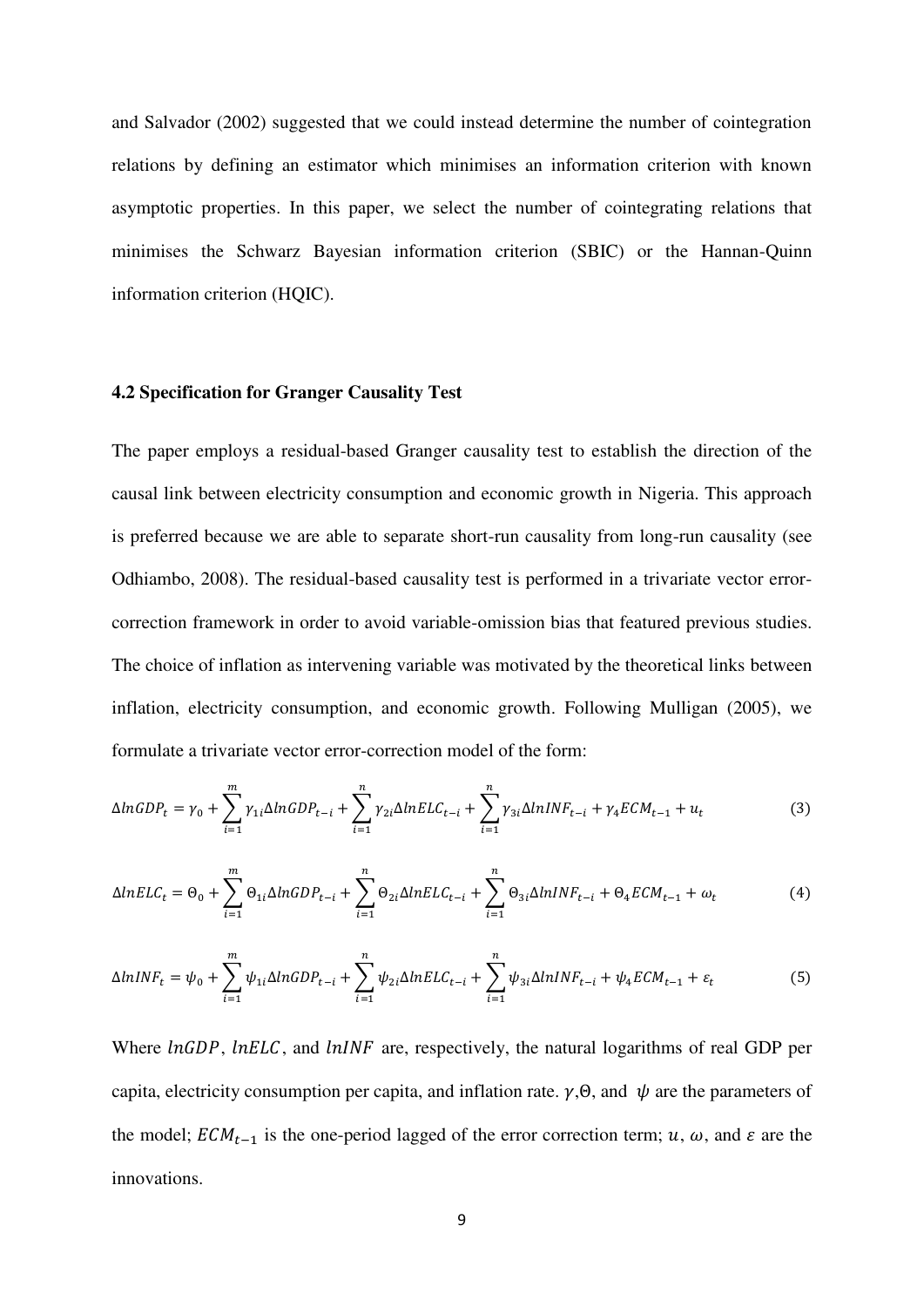We establish the direction of long-run causality between the variables by conducting a test of significance (a *t*-test) on the lagged error-correction term in each equation. The direction of short-run causal relationships between the variables can also be established by conducting a joint test of statistical significance (an *F-*test) of the explanatory variables in each of the equations (see Oh and Lee, 2004; Narayan and Smyth, 2005; and Odhiambo, 2009).

The paper employs annual time series covering the period 1971—2012. The data were limited, because records on energy consumption in Nigeria were not available before 1971. The data on economic growth, energy consumption, and inflation rate were extracted from the World Development Indicators (2014), compiled by the World Bank. Real GDP per capita (constant 2000 US\$) was used to proxy economic growth; electricity power consumption (kWh per capita) was used to proxy electricity consumption; and change in consumer price index (annual percentage change) was used to proxy inflation.

#### **4.3 Analysis of Variables and Estimations**

#### **4.3.1 Tests for Unit Roots**

 $\overline{a}$ 

The natural step towards examining the causal links between electricity consumption, inflation, and real GDP per capita in the vector error-correction framework is to first investigate the stationary<sup>3</sup> properties of these variables. We can only make standard inferences when the variables in the model are not integrated (or are stationary). Unit-root tests were designed to investigate the stationary properties of the time-series observations.

This paper employs the Phillips-Perron (PP) test due to Phillips and Perron (1988), and the Dickey-Fuller Generalised Least Squares (DF-GLS) test due to Elliot *et al.* (1996) to examine

<sup>&</sup>lt;sup>3</sup>A variable is said to be stationary or has no unit root when its moments do not depend on time (See Enders, 2004).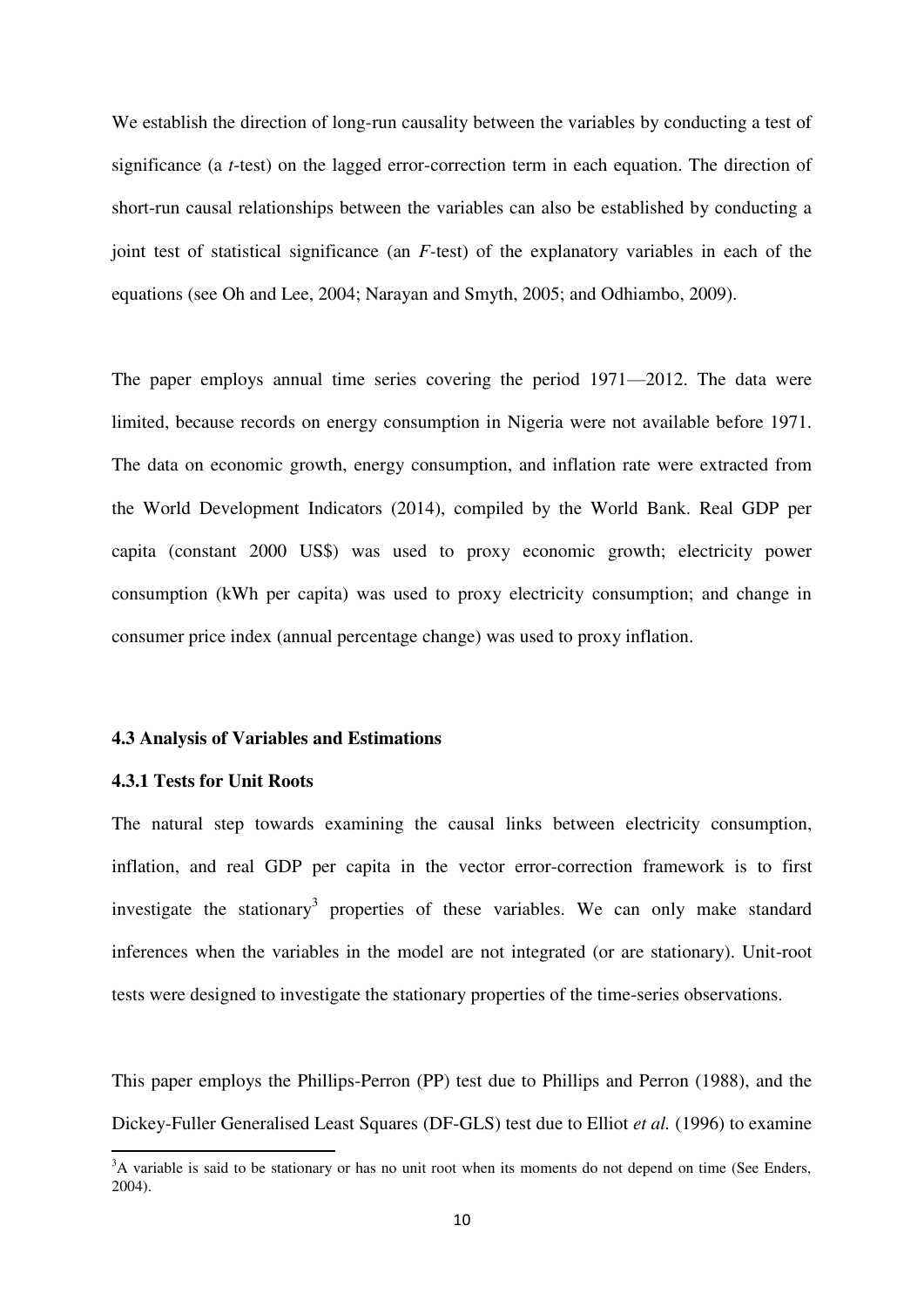the unit root properties of the variables. These two tests were chosen, because they are able to control for serial correlation when testing for unit roots. The test for unit roots of the variables in levels, not provided here, indicated that the null hypothesis of unit roots could not be rejected. However, the first difference of variables, presented in Table 2, were found to be stationary.

|                    | Phillips-Perron |             | DF-GLS      |              |
|--------------------|-----------------|-------------|-------------|--------------|
| Variable           | No Trend        | Trend       | No Trend    | Trend        |
| $\triangle ln GDP$ | $-5.662***$     | $-6.120***$ | $-3.291***$ | $-3.756$ *** |
| $\triangle InELC$  | $-8.927$ ***    | $-9.004***$ | $-2.660***$ | $-6.300***$  |
| $\Lambda ln$ INF   | $-3.256**$      | $-3.238*$   | $-2.869***$ | $-3.168*$    |

**Table 2:** PP and DF-GLS Test for Unit Roots in First Difference

Note: 1) Truncation lag for DF-GLS is based on the Schwert criterion

2) Truncation lag for Phillips-Perron is based on the Newey-West bandwidth

 $3$ ) \*, \*\* and \*\*\* denote significance at 10%, 5% and 1% levels, respectively

#### **4.3.2 Results of Johansen Tests for Cointegration**

Since the variables were found to be  $I(1)$  processes, it was likely that they would move together in the long run when they drift apart in the short run. We employed the Johansen procedure to examine the potential long-run relationships between these variables. To do this, we first determined the optimal lags to be used in equation (2). From the various information criteria, the Likelihood Ratio (LR), Akaike information criterion (AIC), and Hannan-Quin information criterion (HQIC) selected an optimal lag of 4. Using the optimal lag of 4, we performed the Trace, Maximum eigenvalue, and Minimise information criterion tests on equation (2) and reported the results in Table 3.

The evidence of cointegration relationship between electricity consumption, inflation, and economic growth was confirmed by the Trace, Maximum eigenvalue, and Minimise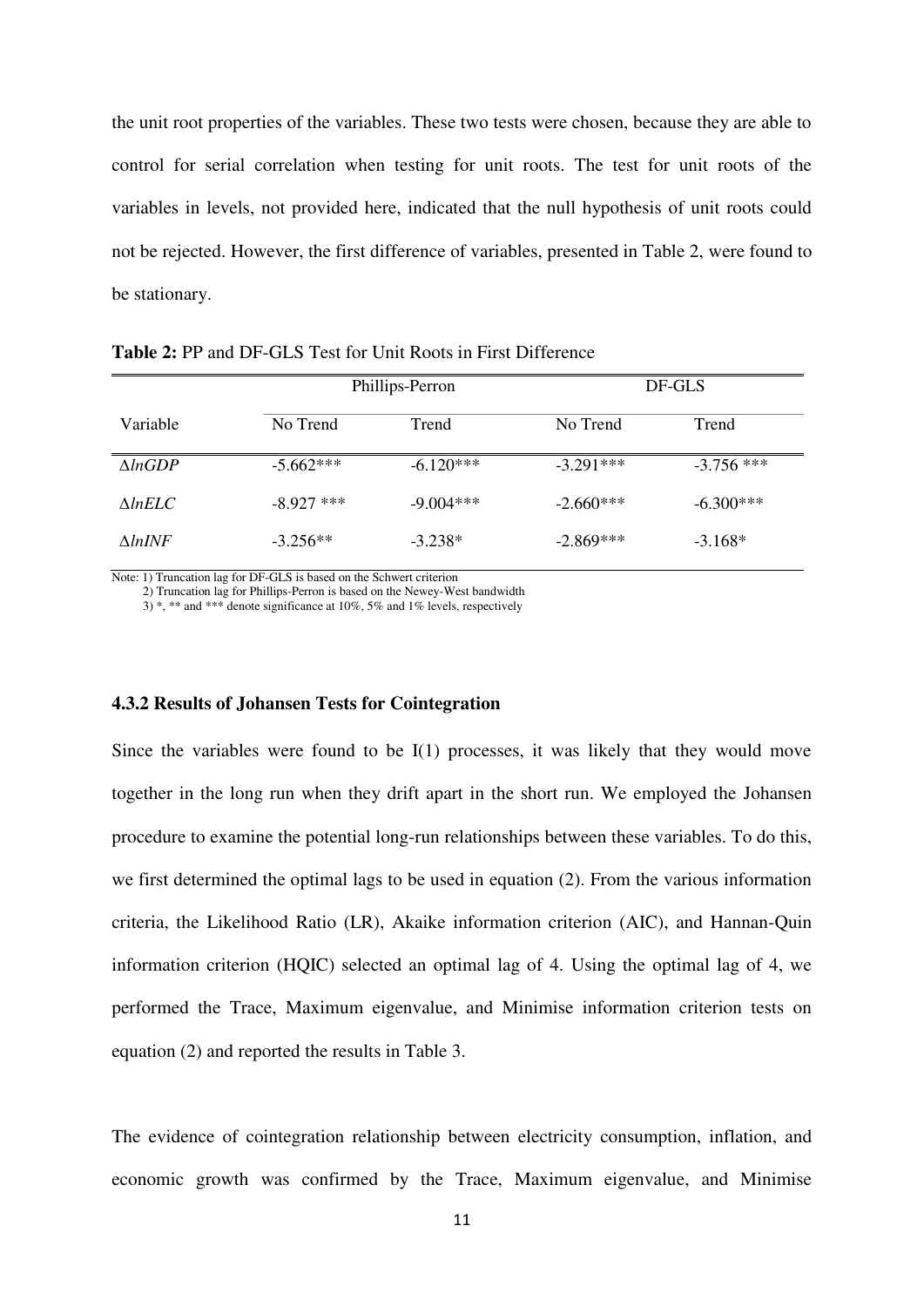information criterion tests at 5%, and 1% levels of significance. All three tests failed to reject a maximum of one cointegration relationship (see Tables 3a, 3b, and 3c). To verify which variable forms the cointegrating vector, we estimated the vector error-correction model. The results of the vector error-correction model (not shown) indicate that real GDP per capita is the cointegrating vector.

| Maximum rank   | Parms | LL     |                | Eigenvalue Trace statistic $5\%$ |       | $1\%$ |
|----------------|-------|--------|----------------|----------------------------------|-------|-------|
| $\overline{0}$ | 30    | 135.95 |                | 36.3956                          | 29.68 | 35.65 |
|                | 35    |        | 149.18 0.50172 | $9.9250*$                        | 15.41 | 20.04 |
|                | 38    |        | 152.29 0.15103 | 3.7033                           | 3.76  | 6.65  |
| 3              | 39    | 154.14 | 0.09286        |                                  |       |       |

(b) Maximum Eigenvalue Statistic

| Maximum rank Parms LL |     |        |                 | Eigenvalue Maximum statistic $5\%$ |       | $1\%$ |
|-----------------------|-----|--------|-----------------|------------------------------------|-------|-------|
| $\overline{0}$        | 30  | 135.95 |                 | 26.4706                            | 20.97 | 25.52 |
|                       | 35  |        | 149.18  0.50172 | $6.2217*$                          | 14.07 | 18.63 |
|                       | 38. |        | 152.29 0.15103  | 3.7033                             | 3.76  | 6.65  |
|                       | 39  | 154.14 | 0.09286         |                                    |       |       |

(c) Minimizing an Information Criterion

| Maximum rank Parms LL |    |        | Eigenvalue SBIC |             | <b>HOIC</b> | AIC       |
|-----------------------|----|--------|-----------------|-------------|-------------|-----------|
| $\theta$              | 30 | 135.95 | -4.2833         | $-5.11616$  | $-5.57614$  |           |
| -1                    | 35 | 149.18 | 0.50172         | $-4.50127*$ | $-5.4729*$  | $-6.0096$ |
| 2                     | 38 | 152.29 | 0.15103         | -4.37782    | -5.43277    | $-6.0154$ |
| 3                     | 39 | 154.14 | 0.09286         | -4.37955    | -5.46226    | $-6.0602$ |

**Note:** \* implies at maximum cointegration equations in vector error-correction model.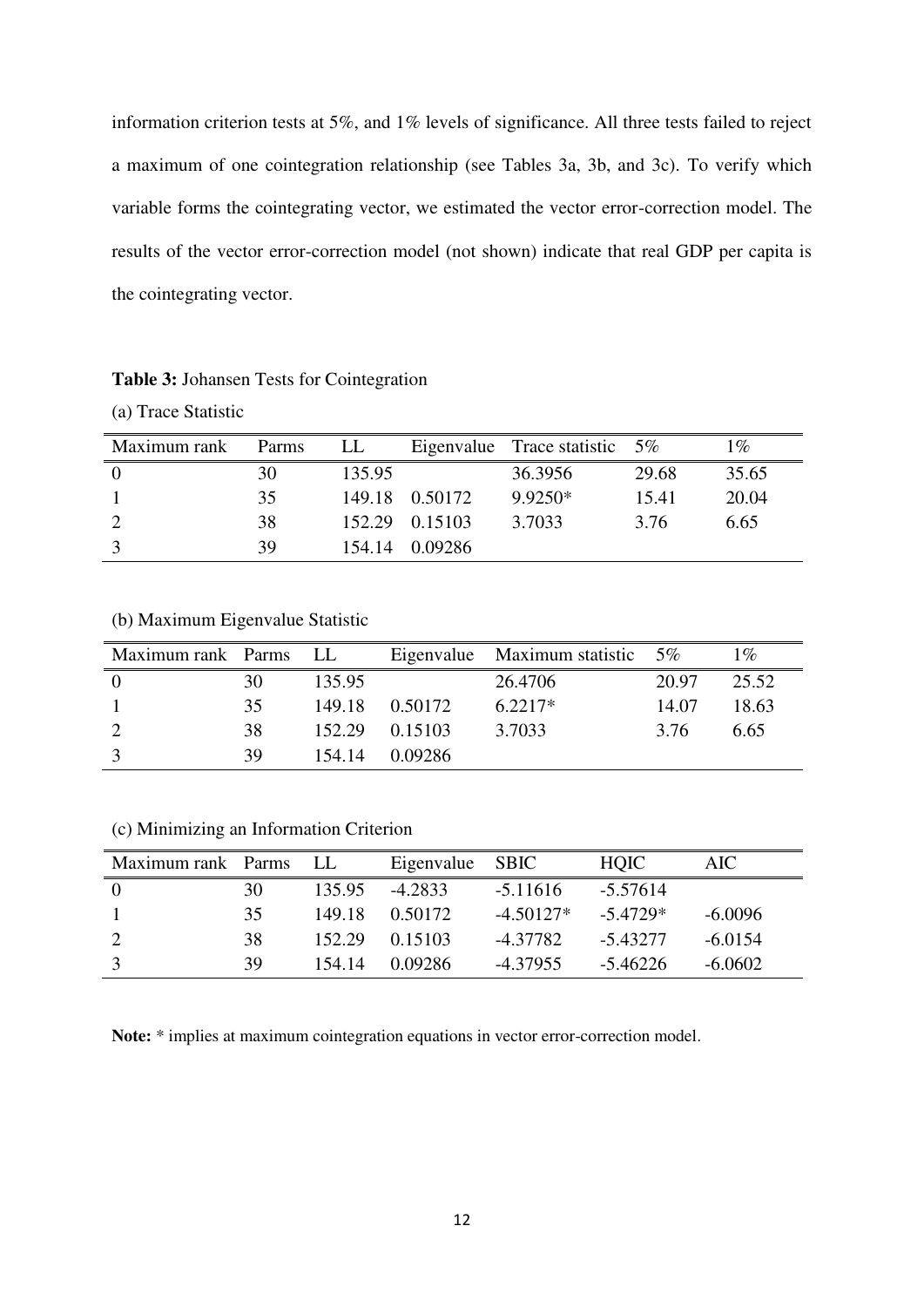#### **4.3.3 Results of the Granger Causality Test**

Once electricity consumption, inflation, and economic growth were found to be cointegrated, it was clear that there is causal flow in at least one direction. Ultimately, we proceeded to verify the directions of causal flow. Nonetheless, consistent estimates and policy forecasting could only be realised when the underlying vector error-correction model specified satisfies the assumptions featuring its building blocks. Consequently, we performed various diagnostic tests before carrying out the causality test.

The Lagrange-multiplier test failed to reject the null hypothesis of no autocorrelation up to the maximum lag of four. Hence, the model was free of autocorrelation problems. Besides, the Jarque-Bera test failed to reject the null hypothesis that the disturbance terms in the model were drawn from a normal distribution; thus, the disturbance terms in our model are normally distributed. Finally, the modulus of the eigenvalues computed for the model parameters were considerably not closer to unity; thus, the estimated vector error-correction model was stable.<sup>4</sup>

Having verified that the vector error-correction model estimated was free from errors, we performed the residual-based Granger causality test in two steps. In step one, we test how the lagged differenced explanatory variables affect the dependent variable, in order to establish the short-run causality, using the restricted *F*-test (or the Wald test). In step two, we test for the significance of the lagged error-correction terms,  $ECM_{t-1}$ , in order to establish long-run causality between the explanatory variables and the dependent variable, using the *t*-test. Our results for the causality test are reported in Table 4.

 $\overline{a}$ 

<sup>&</sup>lt;sup>4</sup> Find the results of the diagnostic tests in the Appendix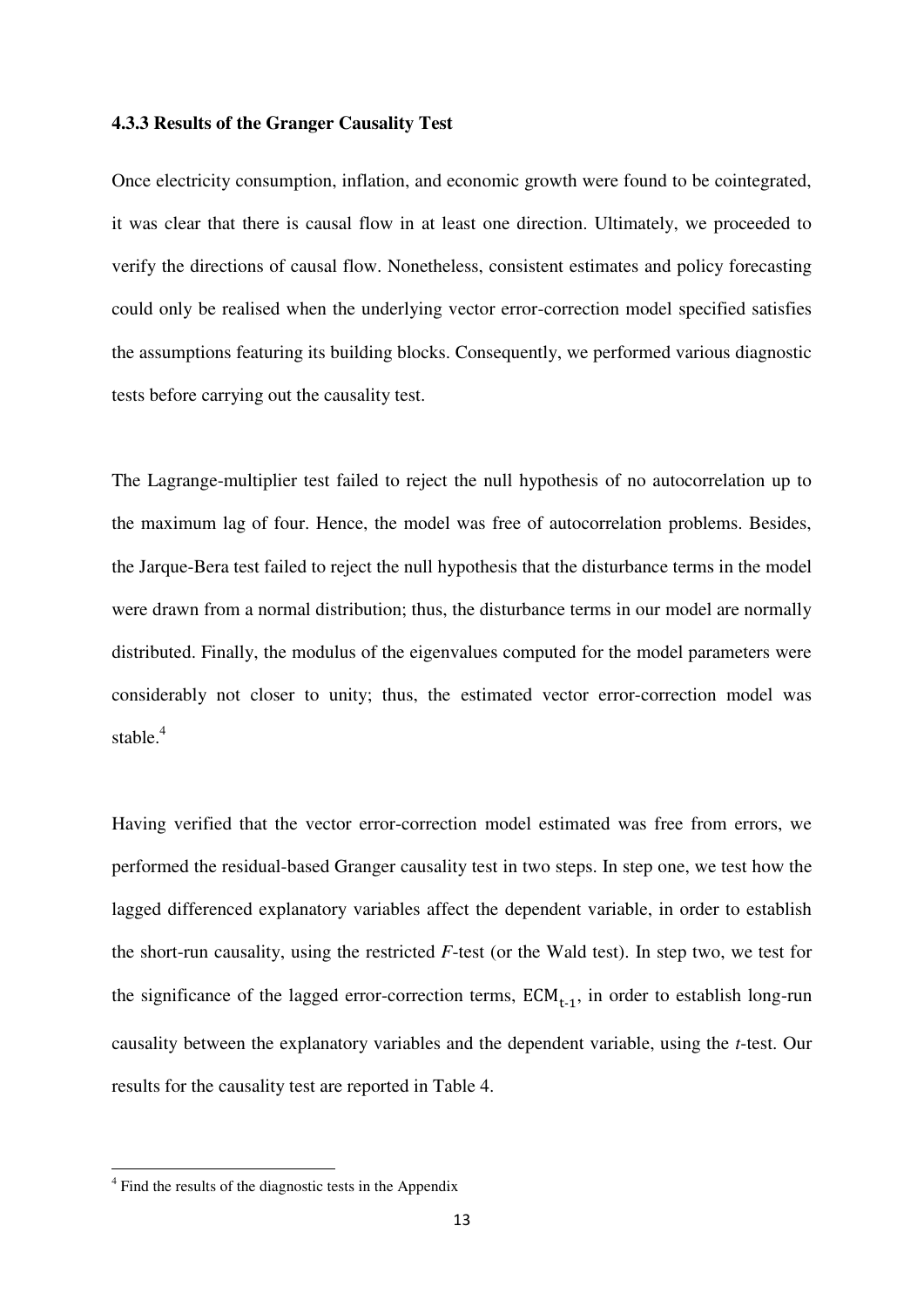|                    | W-statistics [P-value] |                   | Coefficient [t-statistics] |                  |
|--------------------|------------------------|-------------------|----------------------------|------------------|
|                    | $\Delta ln GDP$        | $\triangle InELC$ | $\Delta lnINF$             | $ECM_{t-1}$      |
| $\triangle ln GDP$ |                        | 5.13[.000]        | 3.34[.019]                 | $-136[-3.53]***$ |
| $\triangle InELC$  | 0.87[0.599]            |                   | 5.53[.000]                 | $.234[1.89]*$    |
| $\Delta lnINF$     | 2.52[.028]             | 1.15[0.452]       |                            | $-.052[-0.51]$   |

**Table 4:** Causal links between Electricity Consumption, Inflation, and Economic Growth

**Note:** \* and \*\* imply statistical significance at 10% and 1% levels, respectively.

The results (see Table 4) indicate a distinct causal flow from electricity consumption to economic growth both in the short run and in the long run. The short-run causal flow from electricity consumption to economic growth was supported by the *p-value* of 0.000 resulting from the joint statistical test of significance of the lags of  $\Delta InELC$  in Equation (3). And the long-run causal flow from electricity consumption to economic growth was supported by the statistical significance and negativity of the lag error correction term in Equation (3). Our results, thus, support the electricity-led growth evidence extensively documented in the literature (see Masih and Masih, 1996; Asafu-Adjaye, 2000; Wolde-Rufael, 2004; Lee, 2005; Narayan and Singh, 2007; and Akinlo, 2008).

In addition, there exists bidirectional causality between inflation and economic growth in the short run. This was supported by the *p-values* of 0.019, and 0.028 associated with the joint statistical test of significance of lags of  $\Delta ln INF$  in Equation (3), and lags  $\Delta ln GDP$  in Equation (5), respectively. Besides, inflation was found to Granger-cause electricity consumption in the short run (see Table 4). Finally, there was a distinct causal flow from inflation to economic growth in the long run.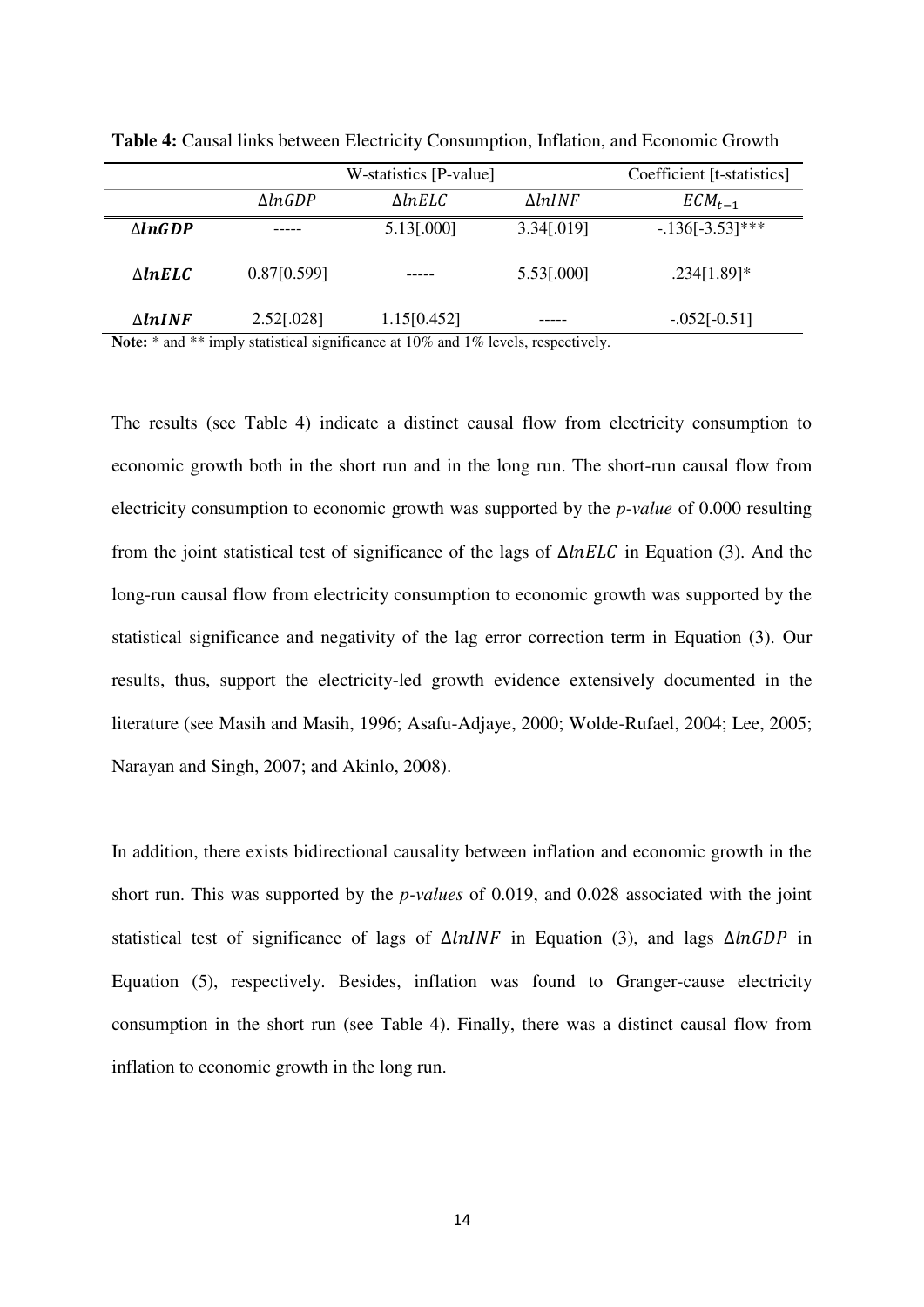#### **5. Conclusion**

The paper examined the linkages between electricity consumption and economic growth in Nigeria within a trivariate VECM. The paper was motivated by the dearth in empirical studies on the electricity-growth causality debate in Nigeria. Apart from this, the few studies available are constrained in two ways, rendering their findings sceptical: a) Omission-ofvariable bias, when testing for causality within a bivariate model; and b) over-reliance on cross-sectional data to explain country-specific issues. These limitations are resolved in our paper. The paper found electricity consumption, inflation, and economic growth to be cointegrated; economic growth was found to be the cointegration vector using the Johansen procedure for testing cointegration. The paper found a distinct causal flow from electricity consumption to economic growth both in the short-and long-run. In addition, the paper found bidirectional causality between inflation and economic growth in the short run; inflation was found to Granger-cause electricity consumption in the short run; and there was a distinct causal flow from inflation to economic growth in the long run. The paper recommends that policymakers implement policies that enhance electricity generation in Nigeria. Moderate conservation policies should also be implemented in order to preserve electricity for the future. Monetary policies must also be pursued rigorously to moderate the rise in inflation which has dampening effect on economic growth.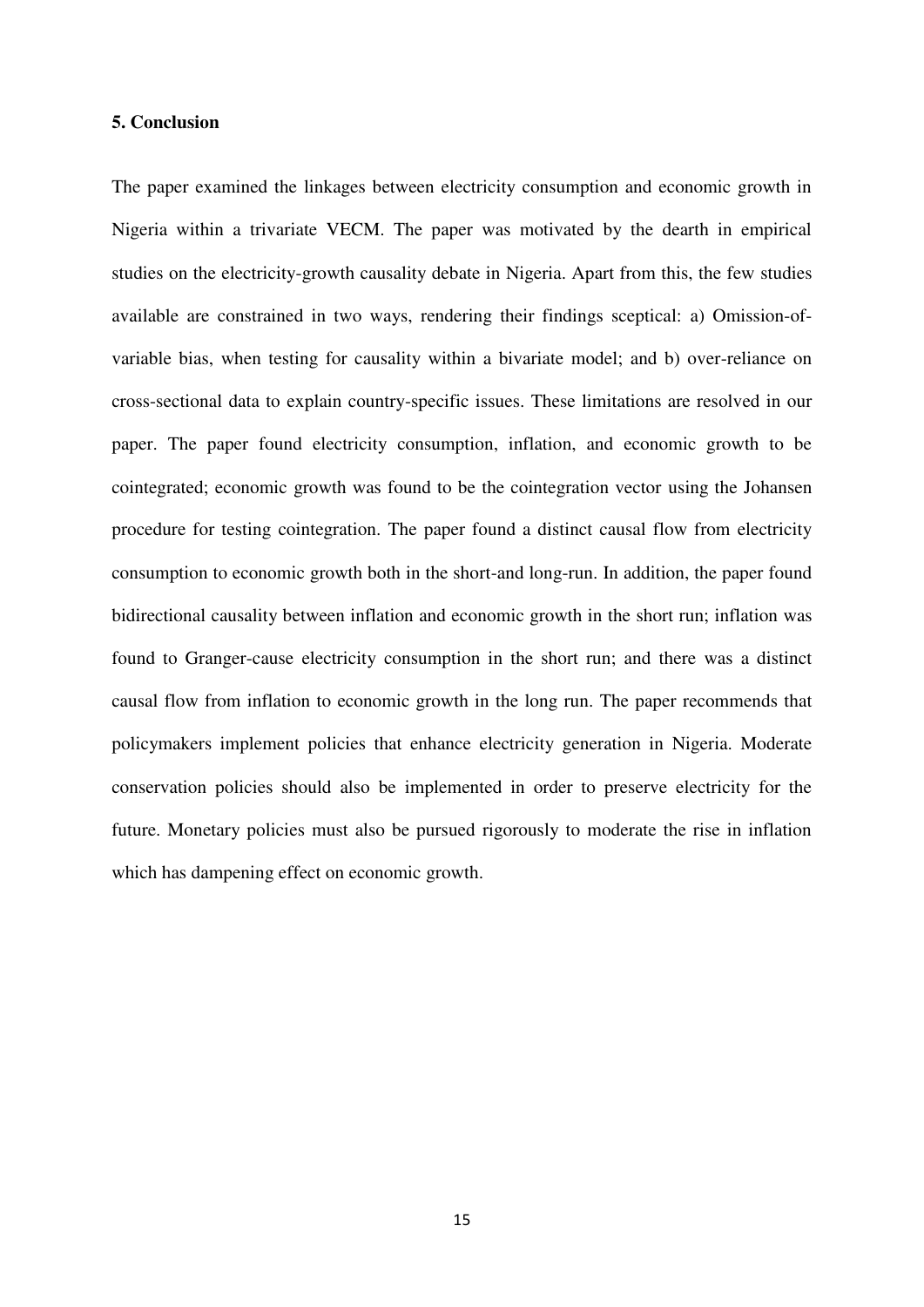## **References**

Akinlo, A. E. (2008). Energy Consumption and Economic Growth: Evidence from 11 African Countries: Energy Economics 30, 2391–2400.

Al-Iriani, M. A. (2006). Energy–GDP Relationship Revisited: An Example from GCC Countries Using Panel Causality. Energy Policy 34 (17), 3342–3350.

Asafu-Adjaye, J. (2000). The Relationship between Energy Consumption, Energy Prices and Economic Growth: Time Series Evidence from Asian Developing Countries. Energy Economics 22, 615–625.

Caporale, G., Pittis, N. (1997). Causality and Forecasting in Incomplete System. Journal of Forecasting 16, 425–437.

Elliott, G. R., Rothenberg, T. J., and Stock, J. H. (1996). Efficient Tests for an Autoregressive Unit Root. Econometrica 64: 813–836.

Enders, W. (2004). Applied Econometric Time Series, Second Ed. Wiley, New York.

Erol, U., Yu, E. S. H. (1987). On The Causal Relationship between Energy and Income for Industrialised Countries. Journal of Energy and Development 9, 75–89.

Fatai, K., Oxley, L., Scrimgeour, F.G. (2004). Modelling the Causal Relationship between Energy Consumption and GDP in New Zealand, Australia, India, Indonesia, The Philippines And Thailand. Mathematics and Computers in Simulation 64, 431–445.

Glasure, Y. U., Lee, A. R. (1997). Cointegration, Error-Correction, and The Relationship between GDP And Energy: The Case Of South Korea And Singapore. Resource and Energy Economics 20, 17–25.

Gonzalo, J., and Pitarakis, J.-Y. (1998). Specification via Model Selection in Vector Error Correction Models. Economics Letters 60: 321–328.

Ghosh, S. (2002). Electricity Consumption and Economic Growth in India. Energy Policy 30, 125–129.

Ho, C.Y., Siu, K.W. (2007). A Dynamic Equilibrium of Electricity Consumption and GDP in Hong Kong: An Empirical Investigation. Energy Policy 35 (4), 2507–2513.

Johansen, S. (1988). Statistical Analysis of Cointegration Vectors. Journal of Economic Dynamics and Control 12: 231–254.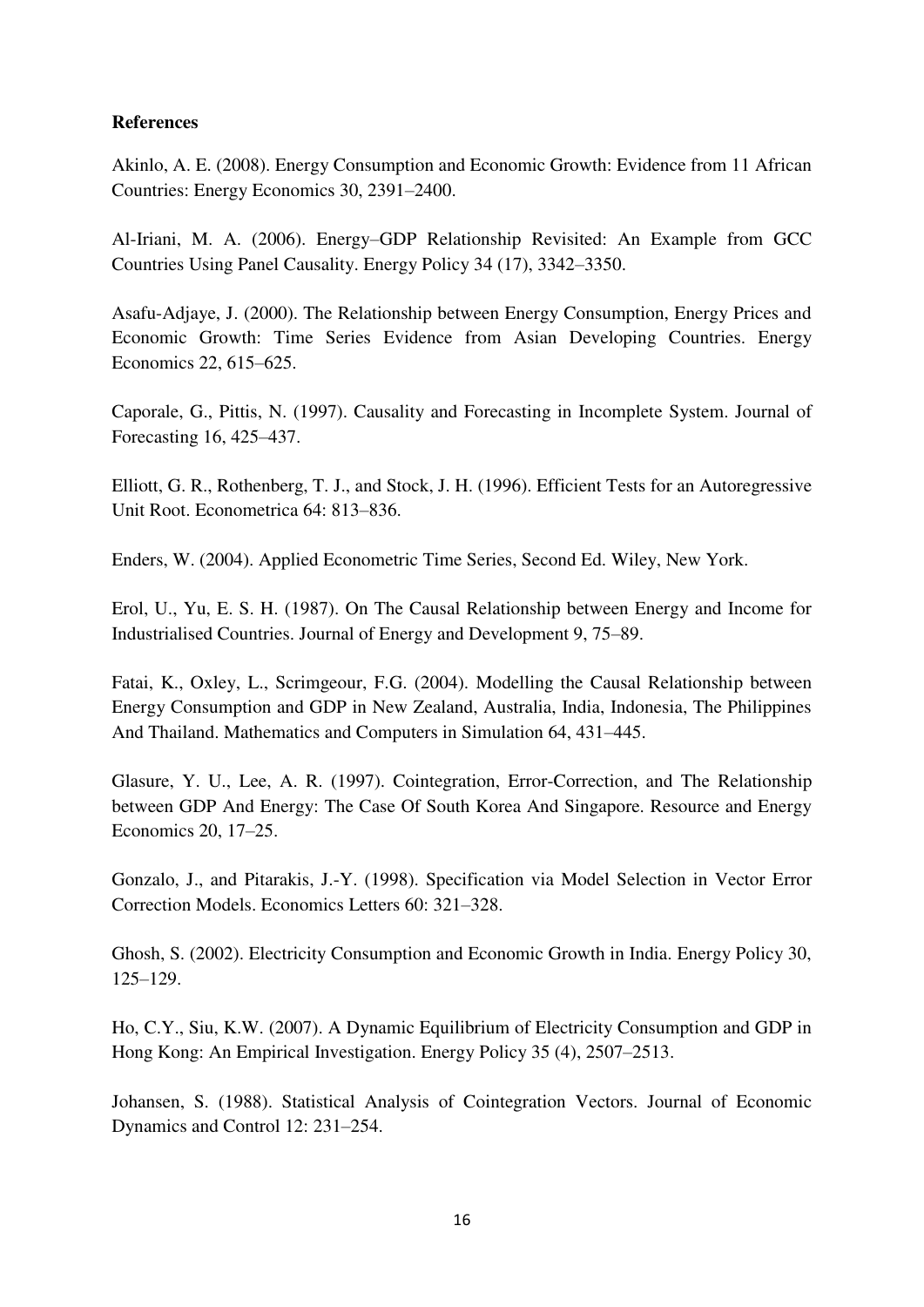Johansen, S. (1991). Estimation and Hypothesis Testing of Cointegration Vectors in Gaussian Vector Autoregressive Models. Econometrica 59: 1551–1580.

Johansen, S. (1995). Likelihood-Based Inference in Cointegrated Vector Autoregressive Models. Oxford: Oxford University Press.

Kraft, J., Kraft A. (1978). On The Relationship between Energy and GNP: Journal of Energy Development, 3, 401-403.

Lee, C. C. (2005). Energy Consumption and GDP in Developing Countries: A Cointegrated Panel Analysis: Energy Economics, 27, 415–27.

Masih, A. M. M., Masih, R. (1996). On Temporal Causal Relationship between Energy Consumption, Real Income and Prices; Some New Evidence from Asian Energy Dependent Nics Based On a Multivariate Cointegration/Vector Error Correction Approach. Journal of Policy Modelling 19 (4), 417–440.

Mulligan, R. F. (2005). The Austrian Business Cycle: A Vector Error-Correction Model with Commercial and Industrial Loans. Journal of Private Enterprise, Vol. 22, No. 1, pp. 51-91.

Murray D. A., Nan, G. D. (1996). A Definition of the Gross Domestic Product–Electrification Interrelationship. Journal Energy Development: 19:275–83.

Narayan, P. K., Singh, B. (2007). The electricity consumption and GDP nexus for Fiji Islands. Energy Economics 29, 1141–1150.

Narayan, P. K., Smyth, R., (2005). The Residential Demand for Electricity in Australia: An Application of the Bounds Testing Approach to Cointegration. Energy Policy 33, 467–474.

Njindan, I. B. (2013). Financial Deepening, Trade Openness, and Economic Growth in West Africa. MPhil Thesis. Department of Economics, University of Ghana.

Soytas, U., Sari, R. (2003). Energy Consumption and GDP: Causality Relationship in G-7 Countries and Emerging Markets: Energy economics, Vol.25, pp.33-37.

Odhiambo, N. M. (2008). Financial Depth, Savings and Economic Growth in Kenya: A Dynamic Causal Relationship. Economic Modelling 25 (4), 704–713.

Odhiambo, N. M. (2009). Energy Consumption And Economic Growth Nexus in Tanzania: An ARDL Bounds Testing Approach. Energy Policy 37 (2), 617–622.

Oh, W., Lee, K. (2004). Energy Consumption and Economic Growth in Korea: Testing the Causality Relation. Journal of Policy Modelling 26, 973–981.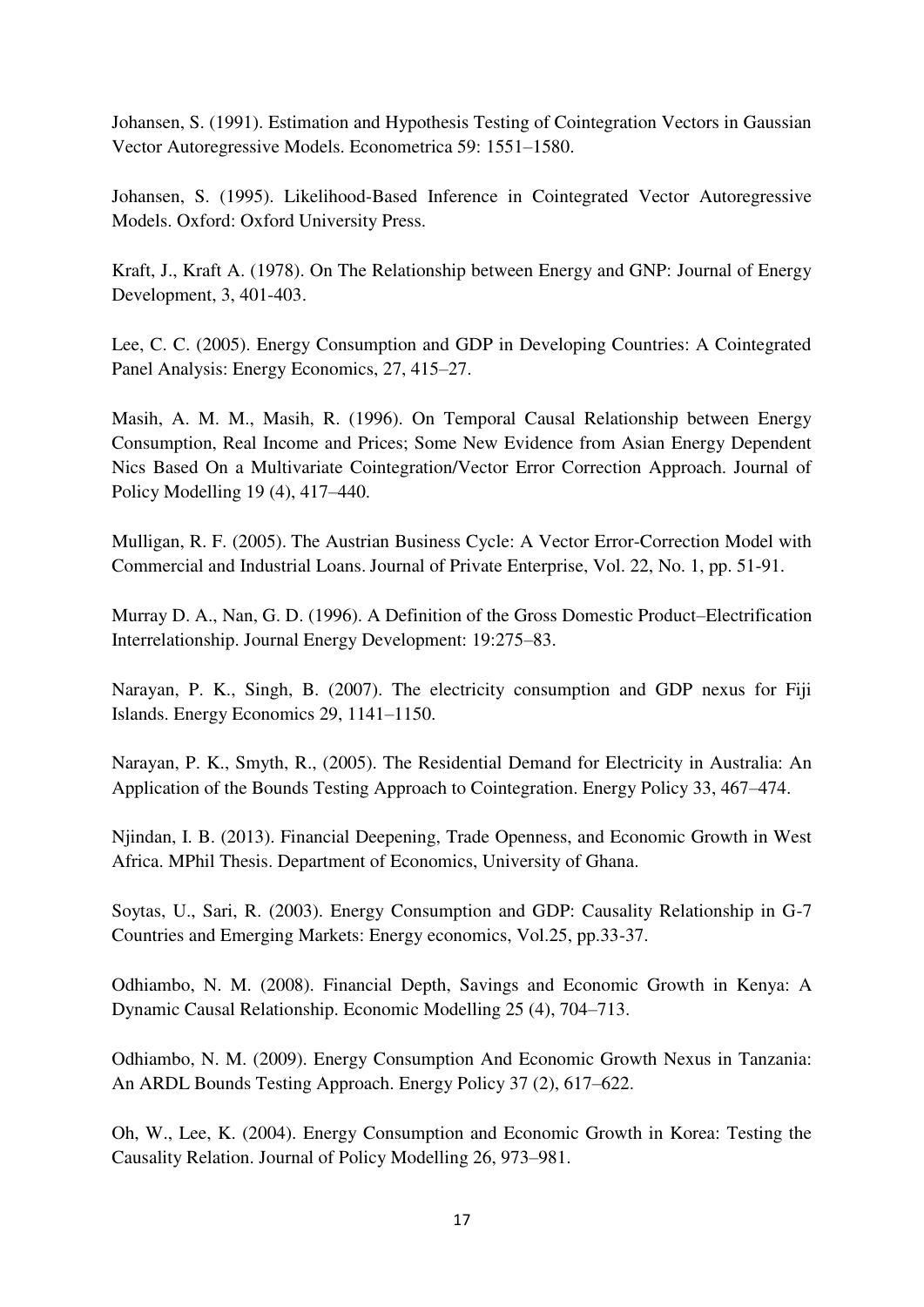Phillips, P. C. B., and Perron, P. (1988). Testing for a Unit Root in Time Series Regression. Biometrika 75: 335–346.

Wolde-Rufael, Y. (2004). Disaggregated Energy Consumption and GDP, The Experience of Shanghai, 1952–1999. Energy Economics 26, 69–75.

Wolde-Rufael, Y. (2006). Electricity Consumption and Economic Growth: A Time Series Experience for 17 African Countries: Energy Policy 34, 1106-1114.

World Bank. (1991). World Development Report: The Challenge of Development. New York: Oxford University Press. World Bank. https://openknowledge.worldbank.org/handle/10986/5974 License: CC BY 3.0 IGO."

World Bank, (2014). World Development Indicators. http://data.worldbank.org/products/wdi

Yoo, S. H. (2005). Electricity Consumption and Economic Growth: Evidence from Korea. Energy Policy 33:1627–32.

Yu, E. S. H., Choi, J. Y. (1985). The Causal Relationship between Energy and GNP: An International Comparison. Journal of Energy and Development 10, 249–272.

Yu, E. S. H., Jin, J. C. (1992). Cointegration Tests of Energy Consumption, Income and Employment. Resources and Energy 14, 259–266.

Yang, H. (2000). A Note on the Causal Relationship between Energy and GDP in Taiwan. Energy Economics 22, 309–317.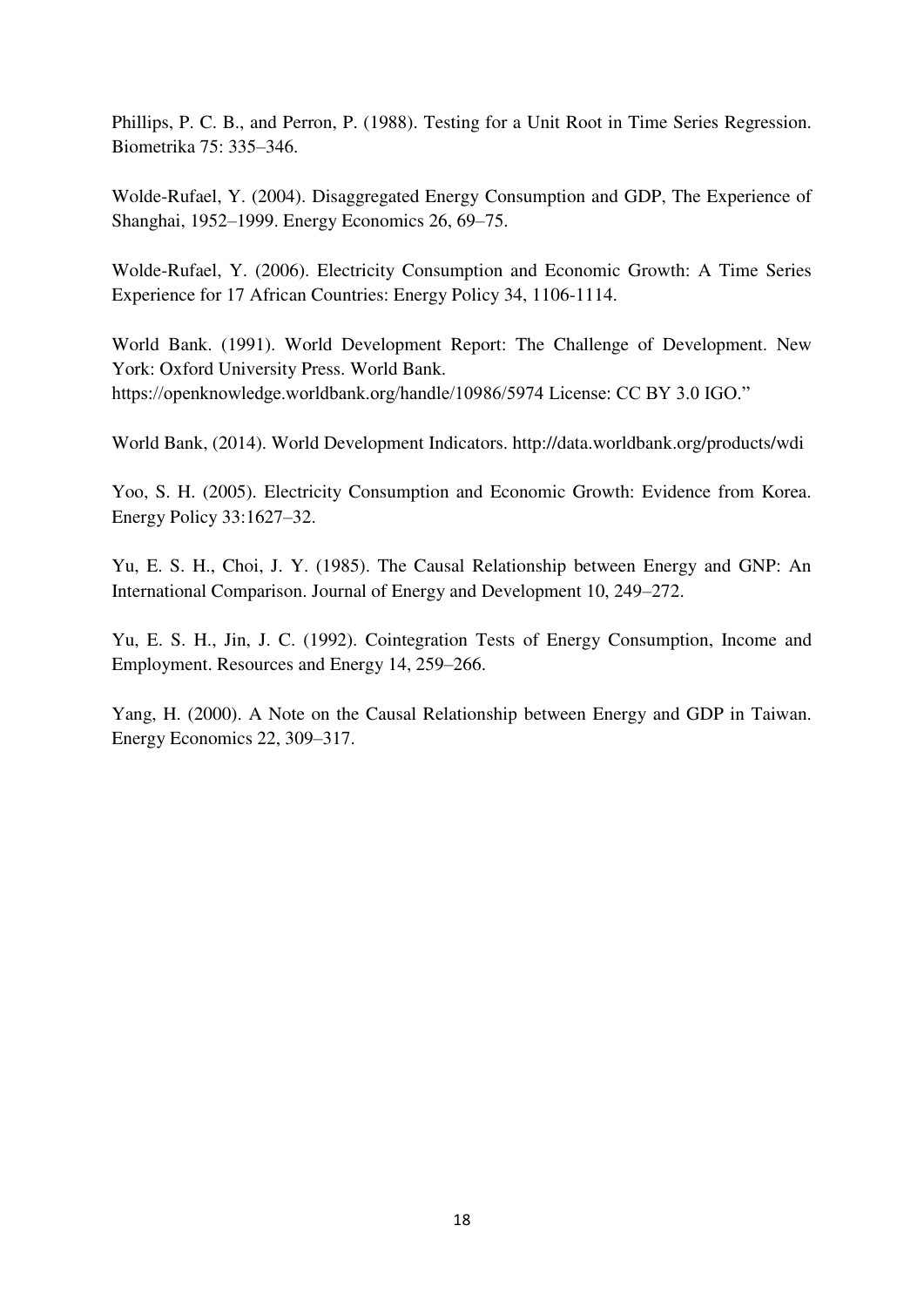#### **APPENDIX**

# **Diagnostic Tests**

| Lag            | Chi-square | Degrees of Freedom | Prob>Chi-square |
|----------------|------------|--------------------|-----------------|
|                | 11.239     | 9                  | 0.25611         |
| $\overline{2}$ | 7.2384     | 9                  | 0.61231         |
| 3              | 8.8198     | 9                  | 0.45408         |
| $\overline{4}$ | 6.0150     | 9                  | 0.73841         |

**Table 5 (a):** Lagrange-Multiplier Test for Autocorrelation

Null Hypothesis: No Autocorrelation at Lag Order

| Equation          | Chi-square | Degrees of Freedom | Prob>Chi-square |
|-------------------|------------|--------------------|-----------------|
|                   |            |                    |                 |
| $\triangle InGDP$ | 1.233      | $\overline{2}$     | 0.53996         |
| $\triangle InELC$ | 1.134      | $\overline{2}$     | 0.56735         |
| $\triangle InINF$ | 2.142      | $\overline{2}$     | 0.34258         |
| All               | 4.506      | 6                  | 0.60820         |

# **Table (b):** Jarque-Bera Test for Normality

Null Hypothesis: Error Terms are drawn from a Normal Distribution